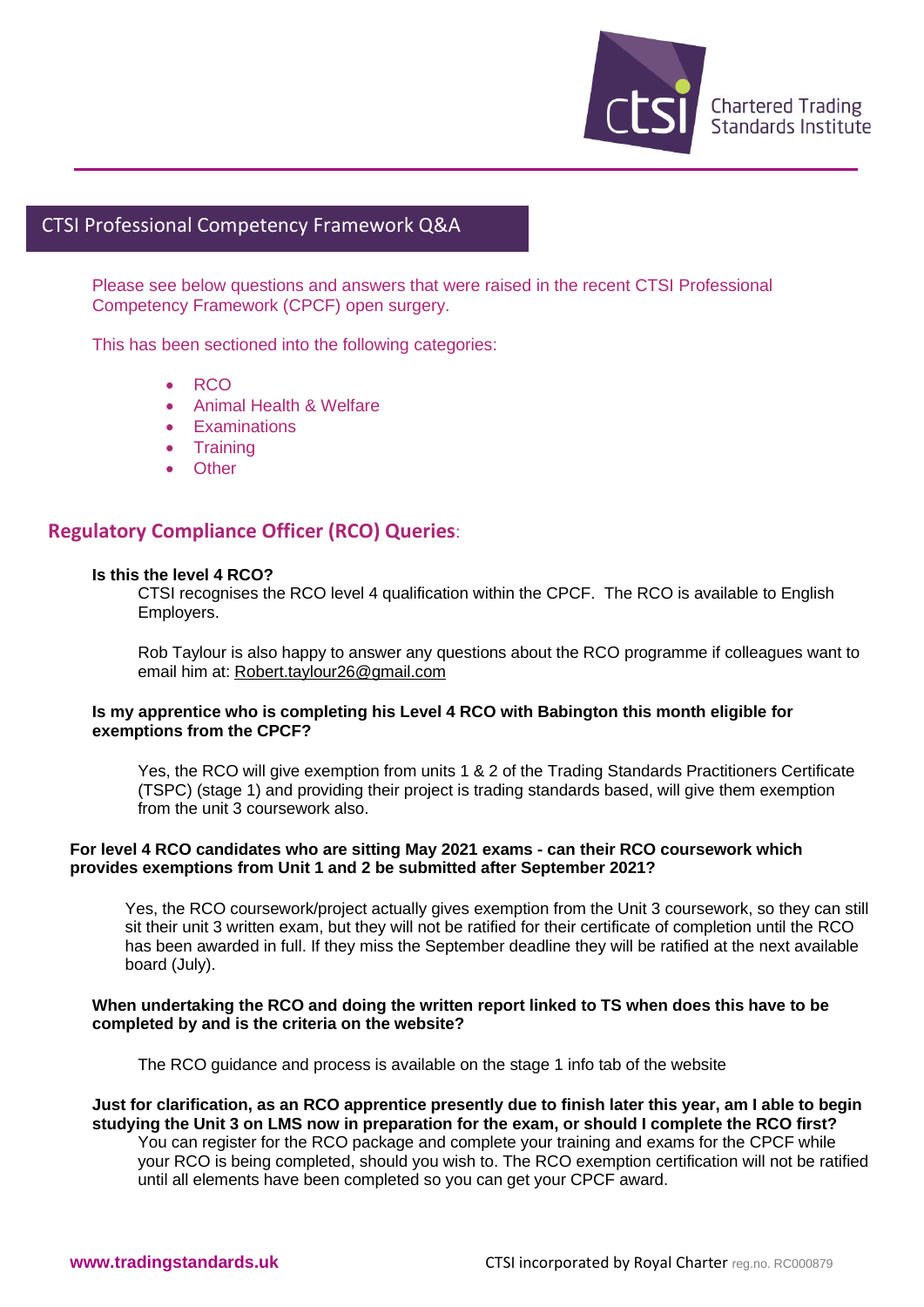• The following statement was written in the chat during the open surgery **"Trading Standards Wales are looking at the RCO system with a view to trying to get a similar programme".**  Therefore, if you are Wales based you may wish to look into this with any apprentice scheme in Wales.

#### **Where can we find information about the RCO qualification? Thanks**

For information on the CPCF process as an RCO delegate, please see the [stage 1 info](https://www.tradingstandards.uk/practitioners/training-development/qualifications-resources#stage1info) tab on our qualification resource area

**I have a candidate that has completed the RCO and passed the stage 1 exam that was taken in September- but has been told that they cannot register for the exams for stage 2 until she has received her certificate from CTSI. Just wondering whether this is correct and if so when the certificates will be sent out? Thank you**

Once the assessment outcome has been ratified by the QAB and the candidate has received their results letter, they can register for stage 2.

Certificates have now been sent out but if they have their results letter showing they have completed all their stage 1 exams they are able to register into stage 2.

# **Animal Health & Welfare Queries:**

#### **Is the AHW qualification a revised version of the previous one or a totally new qualification?**

This is a new qualification. It will of course have similar elements as the requirements to learning about Animal Health and Welfare legislation is needed. This qualification will recognise previous qualifications achieved under TSQF but some assessment will need to be completed.

## **How does AH&W qualification fit in with the CPCF framework is it now an optional module as per Food/Safety/Feed**

This is a professional qualification awarded separately and sits outside of the CPCF.

#### **Will it be possible to do the oral exam for animal health without doing the course?**

No, the AHW qualification is booked as a package and includes training and all assessment. CTSI will recognise previous qualifications and apply a reduction on requirements and costs.

#### **You mentioned the £6.5k for the RCO apprenticeship. Will this apply to AHW qualification?**

No. The RCO Levey can only be used against the RCO training and assessments that are registered with the scheme.

# **CPCF Examination Queries:**

#### **When can we expect to hear exam dates?**

The finalised timetable will be available once registration, and deferral applications close on April 1.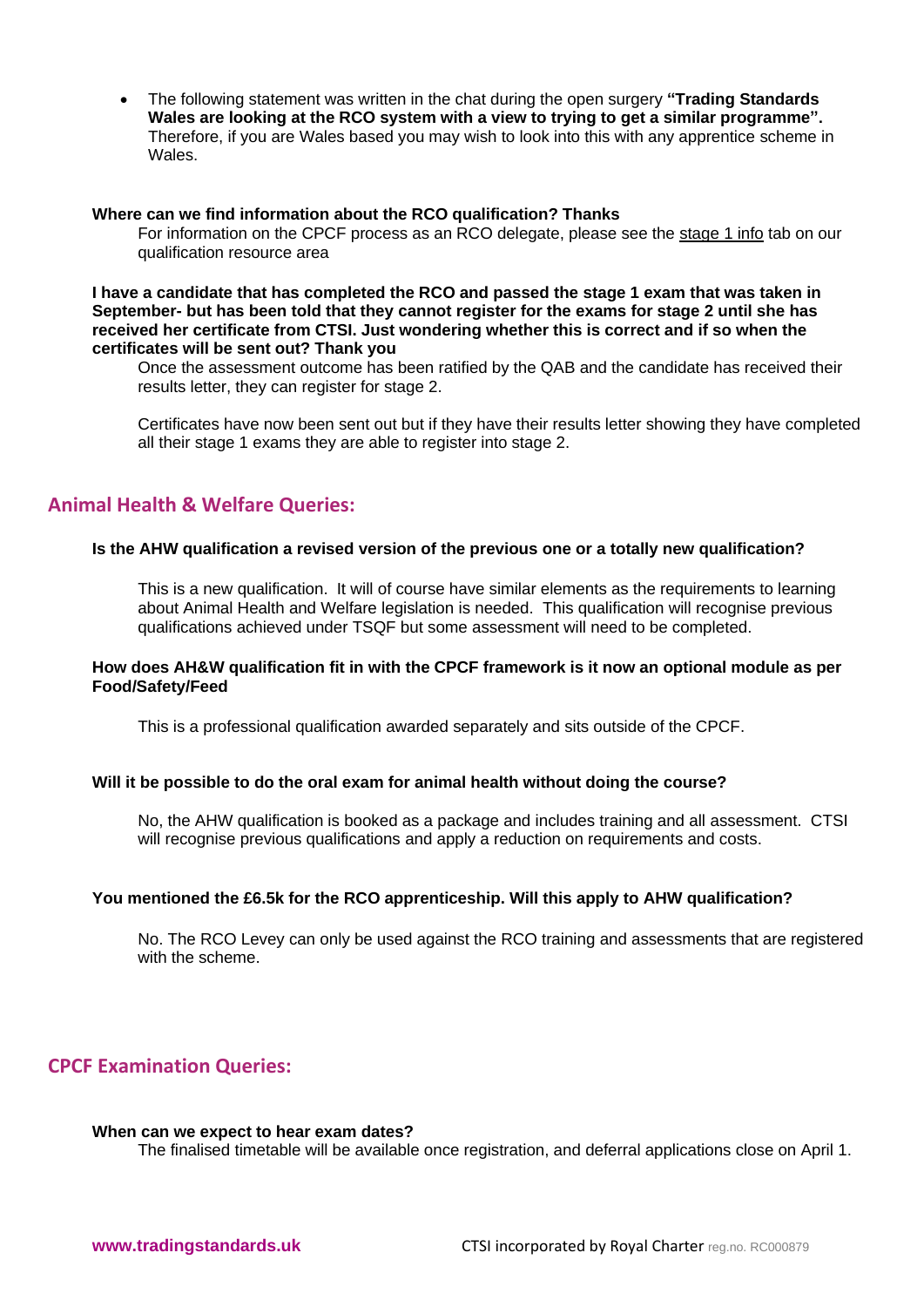## **I assume if we have already emailed regarding deferral and it has been noted on our file, we do not require to complete the extension application referred to?**

Deferral applications are available for delegates to complete & defer their unit in full to the next exam cycle.

The extension application is available to delegates wishing to sit in the May 2021 exam cycle but were unable to complete the portfolio in time and needed an extension to September.

#### **Where can I find the dates for the exams in May as I cannot locate them on your website**

Dates will not be available until the registration and deferral application closes (April 1 2021); once available they will be published to the [examination information](https://www.tradingstandards.uk/practitioners/training-development/qualifications-resources#may2021examinformation) tab on the website

#### **We have candidates for May but we will be 2 unitary authorities by then, will we be able to have 1 nominated person for the 3 candidates?**

Yes, the nominated person will just oversee and ensure the integrity of the examinations are upheld.

## **For exams sitting in LA offices in May - can the nominated person and invigilator be the same person? And when will the exact dates and times be given?**

The timetable will be finalised April 1. Where an authority can not obtain an appropriate invigilator outside of trading standards a request can be made for the nominated person to act as invigilator also. This must be requested to and agreed by the qualifications team in advance.

#### **How, and by when, do we need to advise CTSI of the nominated person for the exams?**

By April 1st candidates need to have supplied the details of their nominated person. May 1<sup>st</sup> is the deadline for the nominated person to have completed their form.

## **Will the W&M practical exam for May 2021 cycle be going ahead? If so, will these be in person at Teddington, or will they be done virtually in the same way as the oral and professional interview?**

Yes, providing there are no issues with the venue, or government restrictions in place the Weights & Measures practical and oral examinations will be held at Teddington.

The Food/Feed oral examinations and all unit professional interviews will be held virtually.

**Alternative evidence is being allowed to be submitted as part of the portfolio process in Stage 2, recognising that candidates have been** *unable to complete certain elements of their portfolio, for example sampling/investigations***. As a Stage 1 candidate, the Unit 3 coursework is specific to an investigation, something I have not been able to take part in at this time. Does "alternative evidence" apply to Stage 1 candidates as well and if so how would it apply in terms of the Unit 3 coursework as it is specific to an investigation?**

This had not been discussed previously but CTSI will be taking this to the QAB update meeting and a statement will be made in relation to this in due course.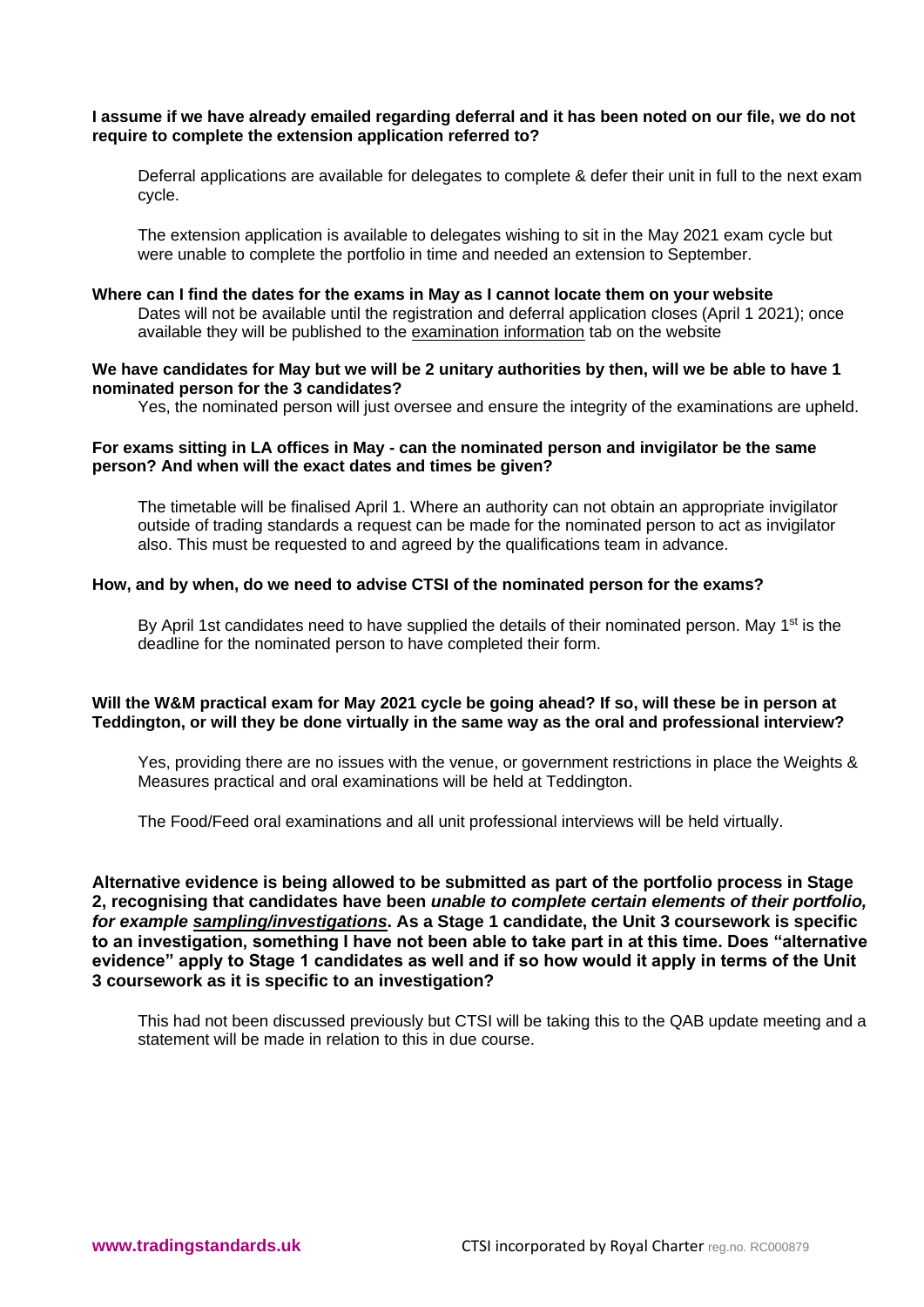## **How does the deferral work for stage 2 candidates who started in lieu of stage 1 results and subsequently have a resit to complete? When are their portfolios due as they can't sit the exams until potentially September?**

Stage 2 exams cannot be registered for or sat until stage 1 has been completed in full. You can work with your assessor with the preparation and tasks for the portfolio/s, but this will not be verified until stage 2 has been registered into.

If a resit is being sat in September 21, a candidate would be ratified and able to register into the following May 22 exam cycle should they be successful. The deadline for registering into the May 22 exam cycle is April 1 2022.

## **If a candidate is claiming exemption from all but unit 3 of the Part 1, is it possible for them to do the legal exam plus one or two of the modules from part 2 at the same time?**

Any Stage 1 examinations registered for are to be sat in 1 exam cycle. Stage 2 of the framework cannot be registered into until stage 1 is complete.

#### **All of stage 2 exams don't have to be taken in the one exam sitting? this can be split over two years**

That is correct, Stage 2 has a two-year deadline to complete all units and elements (extensions and deferrals are available on request).

## **I have a student that has DCATS with food and feed, IP, Fair Trading criminal, product safety etc but had not completed the W&M module. How does that student slot into the new qualification framework?**

They are able to come in and complete the W&M unit over 2 years as an additional unit as they are DCATS qualified.

They would choose the following option on the [booking page](https://www.tradingstandards.uk/practitioners/training-development/book-online) to register for their examinations and would book training as normal:

| <b>Description</b>                                                     | Location Start Date End Date |                                  |  |
|------------------------------------------------------------------------|------------------------------|----------------------------------|--|
| CPCF RCO Training & Examination Package                                |                              | 01/09/2021 30/04/2022 Click Here |  |
| CPCF Training Prep for May 2022 Exam Cycle                             |                              | 01/09/2021 30/04/2022 Click Here |  |
| AHW Competency Training 2021                                           |                              | 19/04/2021 09/07/2021 Click Here |  |
| <b>CPCF Resit Registration</b>                                         |                              | 10/05/2021 11/06/2021 Click Here |  |
| <b>CPCF May 2021 DCATS Qualified Additional Unit Exam Registration</b> |                              | 01/05/2021 31/05/2021 Click Here |  |
| CPCF Assessor Training 2020                                            |                              | 01/01/2020 30/04/2021 Click Here |  |
| CPCF May 2021 RCO Exam Registration                                    |                              | 24/04/2020 30/04/2021 Click Here |  |
| CPCF May 2021 Stage 2 Exam Registration                                |                              | 24/04/2020 30/04/2021 Click Here |  |
| CPCF May 2021 Stage 2 Exam Registration with Instalments               |                              | 24/04/2020 30/04/2021 Click Here |  |
| CPCF Stage 1 & 2 Full Training Prep for May 2021 Exam Cycle            |                              | 01/09/2020 30/04/2021 Click Here |  |
|                                                                        |                              |                                  |  |

## **If we pay in block for all units of the Stage 2, can we separate as and when we start the course? i.e. Unit 4 feed, Unit 5 and Unit 6 in one year and Unit 4 metrology the following year (not having to do all contact days for all units in the first year)**

Yes. Where possible delegates should complete their training in the cycle before their exam. If a prepayment is made for the stage, the training can be booked in another training cycle when needed.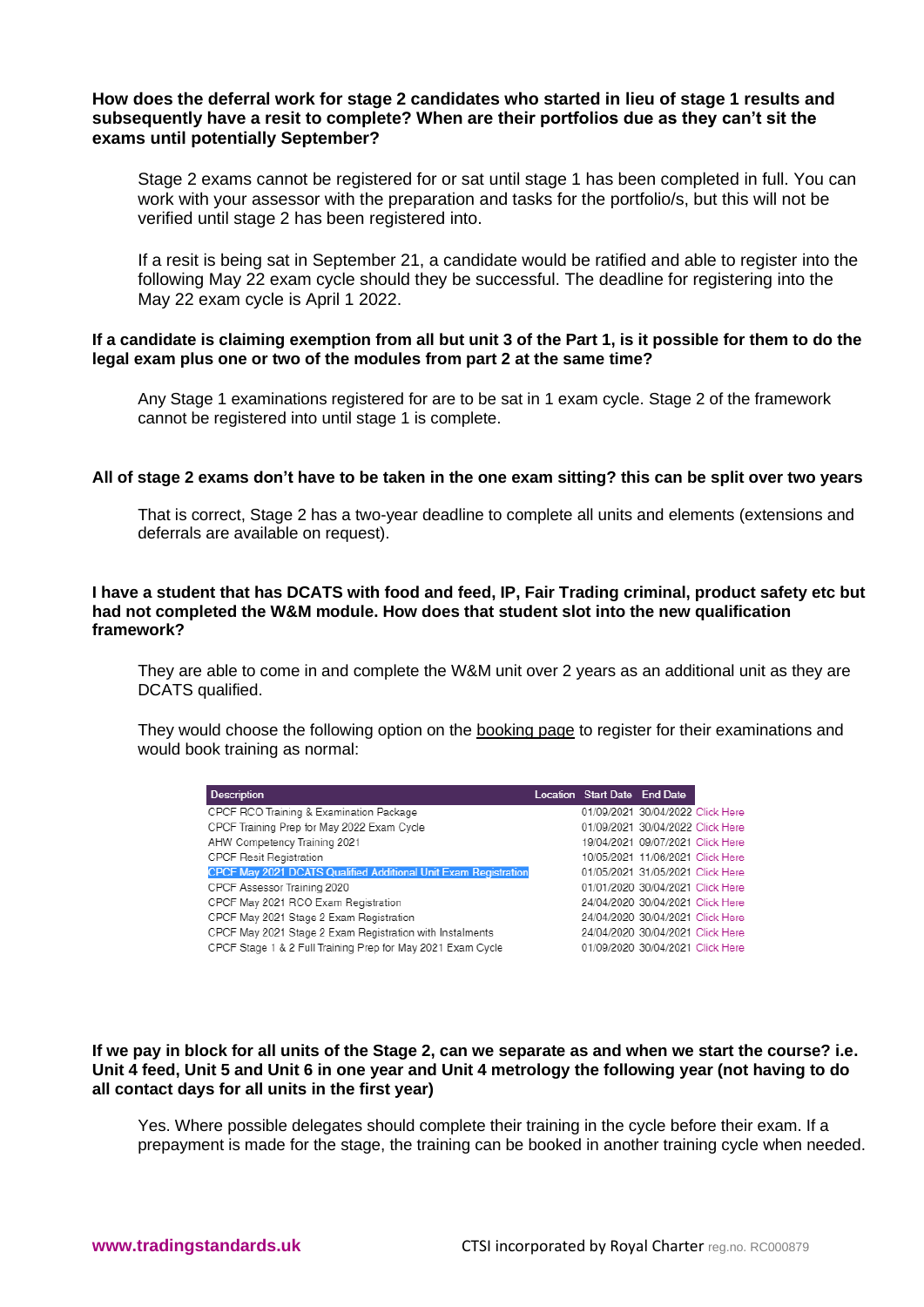#### **If deferring exams will there be additional contact days or tutorials put on closer to September exam dates?**

Training should be completed in full with the cohort they booked into. Additional training can be requested but an additional 1day training fee may be applicable. Revision days will be recorded for delegates to download and use for revision purposes.

### **Sending communications to the Assessor would be really useful , rather than a Head of Service or both?!**

We will arrange for assessors to be included in the newsletter mailing list

## **Question from one of the students in our authority - please clarify whether stage 2 is going to be over the three years?**

Stage 2 requirements are to be completed over 2 full exam cycles (usually May). Due to the impact of COVID restrictions, extensions & deadlines are very flexible at the moment.

However, delegates must communicate with the qualifications team if they are not going to meet a deadline and request for extenuating circumstances. If an extension or deferral has NOT been applied for and agreed, this will class as a failed attempt at an element.

# **CPCF Training Queries:**

## **What are the dates for Stage one unit 1,2, and 3?**

Training dates can be found on the [CPCF Training courses page](https://www.tradingstandards.uk/practitioners/training-development/cpcf-training-courses)

## **Will the training in September still be done remotely to assist Local Authorities who will struggle with the travel costs involved?**

The next training cohort for September 21 in preparation for the May 22 exam cycle is currently being arranged as virtual sessions. Should we be able to host our training back in a venue, following government guidelines, this may be considered.

## **When will the W&M Practical and Oral training be available for booking, and what will happen should lockdown measures unfortunately still exist at that time?**

Dates for the P&O training in preparation for the May 22 exam cycle should be available for booking later in the year, once we have confirmation on potential venue availability. We are currently trialling a virtual practical and oral course in preparation for the May 21 exam cycle so this could be the solution going forward should we not be able to host at venues.

## **Are there training dates on the website for assessors and verifiers?**

The [assessor course](https://www.tradingstandards.uk/practitioners/training-development/cpcf-training-courses/cpcf-assessor-course-2020) is a free online training course available to anyone wishing to assess portfolios for CPCF candidates

#### **If an apprentice (nearly finished RCO qual) is wanting to enrol for the September cycle, what is the latest day that they can do this please?**

The training booking deadline is August 1 2021 to start training in September and the Exam registration deadline will be Mar 1 2022. Have them enrol onto training even if they have not completely finished the RCO. Training is a separate entity to the CPCF assessments.